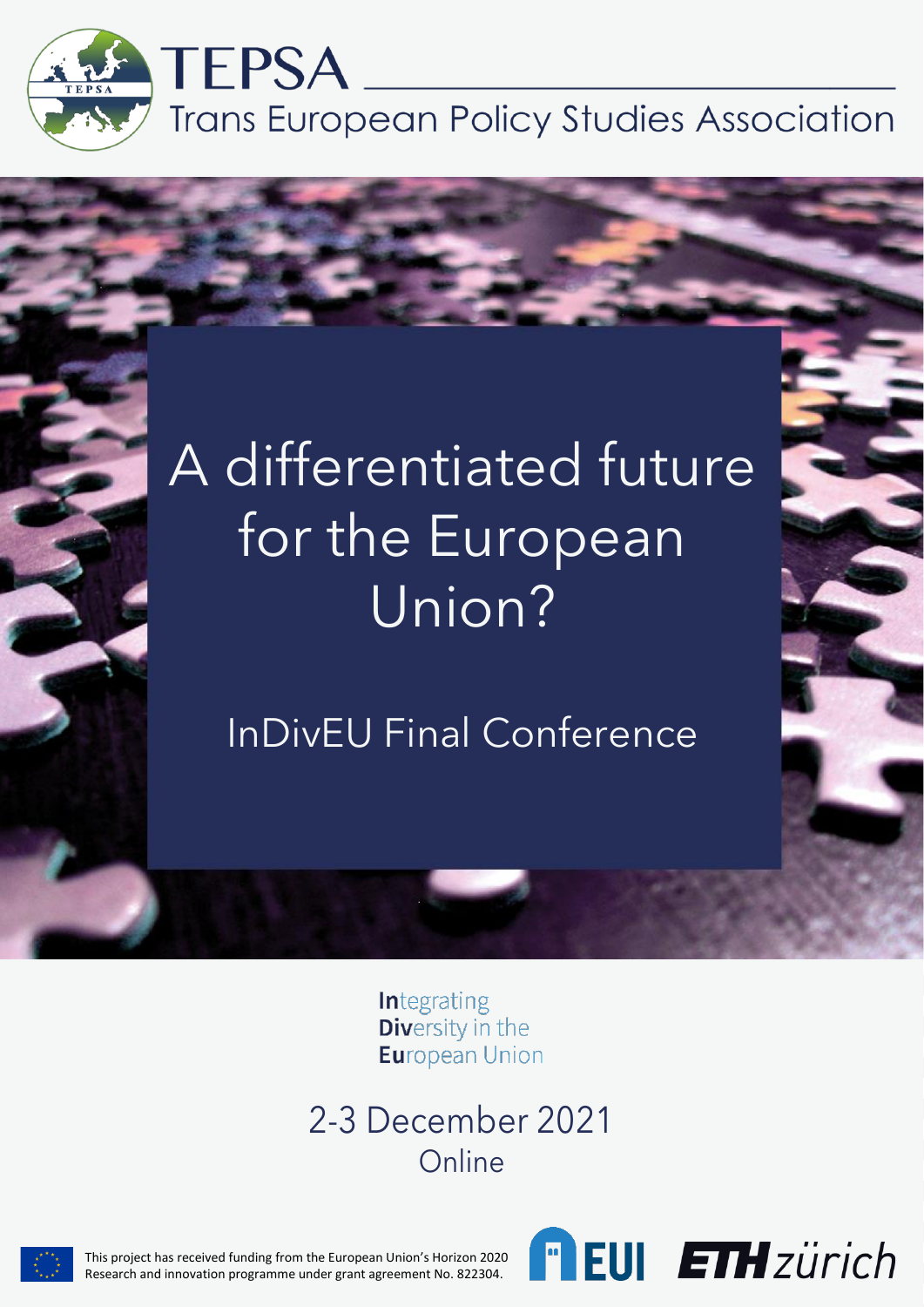## **InDivEU**

Integrating Diversity in the European Union

### Thursday 2 December

#### *(All times indicated in the agenda are CET)*

| 09:40 - 10:00   | Welcome words                                                                                                                                                                                                     |
|-----------------|-------------------------------------------------------------------------------------------------------------------------------------------------------------------------------------------------------------------|
|                 | <b>Lucia Mokrá</b>   Trans European Policy Studies Association<br>Frank Schimmelfennig   ETH Zürich & TEPSA, InDivEU scientific lead                                                                              |
| $10:00 - 11:00$ | Conversation with a keynote speaker                                                                                                                                                                               |
|                 | <b>Enrico Letta</b>   President of the Jacques Delors Institute and former Prime Minister of Italy                                                                                                                |
|                 | Moderated by Frank Schimmelfennig   ETH Zürich & TEPSA, InDivEU scientific lead                                                                                                                                   |
| $11:00 - 11:30$ | Coffee break                                                                                                                                                                                                      |
| $11:30 - 13:00$ | Panel I: What drives differentiated integration and how does DI affect the<br>EU as a polity?                                                                                                                     |
|                 | Frank Schimmelfennig   ETH Zürich & TEPSA<br><b>Bruno de Witte   European University Institute</b><br>Marta Migliorati   Hertie School & European University Institute<br>Micaela del Monte   European Parliament |
|                 | Moderated by Katrin Auel   Institute of Advanced Studies                                                                                                                                                          |
| $13:00 - 14:30$ | Lunch break                                                                                                                                                                                                       |
| $14:30 - 16:00$ | Panel II: Deepening Eurozone integration: towards an ever more<br>differentiated Union?                                                                                                                           |
|                 | <b>Paolo Chiocchetti</b>   European University Institute<br>Markus Jachtenfuchs   Hertie School<br>Danuta Maria Hübner   Member of the European Parliament<br><b>Irena Pereša</b>   European Commission           |
|                 |                                                                                                                                                                                                                   |

Moderated by **Michele Chang** | College of Europe & TEPSA